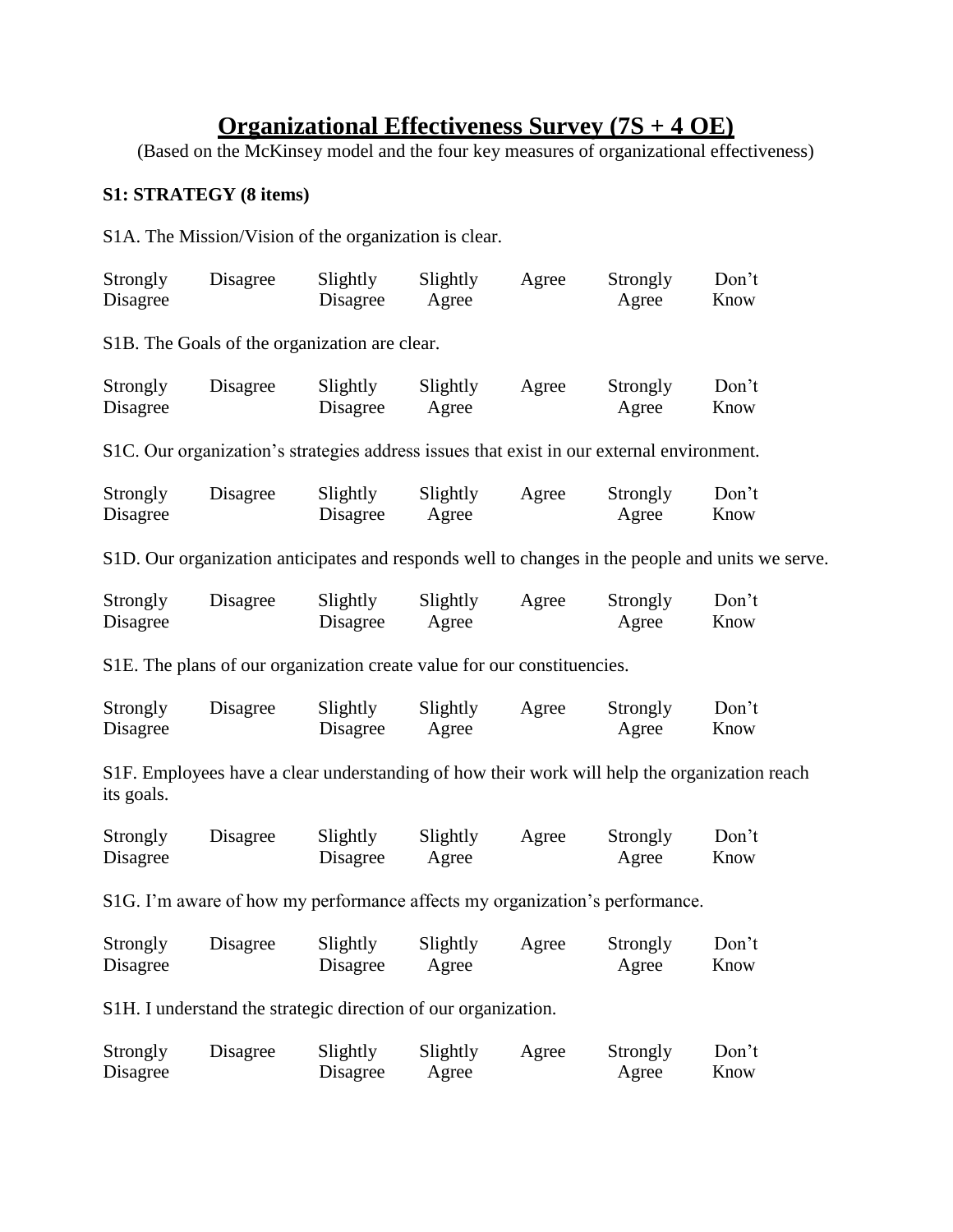## **S2: STRUCTURE (11 items)**

S2A The organization is structured in a manner that makes sense considering the programs and functions that must be addressed.

| Strongly<br>Disagree | Disagree                                                                                       | Slightly<br>Disagree | Slightly<br>Agree | Agree | Strongly<br>Agree | Don't<br>Know                                                                                        |
|----------------------|------------------------------------------------------------------------------------------------|----------------------|-------------------|-------|-------------------|------------------------------------------------------------------------------------------------------|
|                      | S2B. Cooperation and collaboration across functions and roles is actively encouraged.          |                      |                   |       |                   |                                                                                                      |
| Strongly<br>Disagree | Disagree                                                                                       | Slightly<br>Disagree | Slightly<br>Agree | Agree | Strongly<br>Agree | Don't<br>Know                                                                                        |
|                      | S2C. Communication across departments/units happens regularly in my company.                   |                      |                   |       |                   |                                                                                                      |
| Strongly<br>Disagree | Disagree                                                                                       | Slightly<br>Disagree | Slightly<br>Agree | Agree | Strongly<br>Agree | Don't<br>Know                                                                                        |
|                      | S2D. Our jobs are defined in a way that provides clear understanding of responsibilities.      |                      |                   |       |                   |                                                                                                      |
| Strongly<br>Disagree | Disagree                                                                                       | Slightly<br>Disagree | Slightly<br>Agree | Agree | Strongly<br>Agree | Don't<br>Know                                                                                        |
|                      | S2E. Our jobs are defined in a way that provides coordination across other jobs, tasks, units. |                      |                   |       |                   |                                                                                                      |
| Strongly<br>Disagree | Disagree                                                                                       | Slightly<br>Disagree | Slightly<br>Agree | Agree | Strongly<br>Agree | Don't<br>Know                                                                                        |
|                      |                                                                                                |                      |                   |       |                   | S2F. The work that is assigned to most individuals at my organization is challenging but attainable. |
| Strongly<br>Disagree | Disagree                                                                                       | Slightly<br>Disagree | Slightly<br>Agree | Agree | Strongly<br>Agree | Don't<br>Know                                                                                        |
|                      | S2G. My job requires the use of a wide variety of skills.                                      |                      |                   |       |                   |                                                                                                      |
| Strongly<br>Disagree | Disagree                                                                                       | Slightly<br>Disagree | Slightly<br>Agree | Agree | Strongly<br>Agree | Don't<br>Know                                                                                        |
|                      |                                                                                                |                      |                   |       |                   | S2H. I do an entire piece of workI do the job from start to finish. What is done is clearly "mine".  |
| Strongly<br>Disagree | Disagree                                                                                       | Slightly<br>Disagree | Slightly<br>Agree | Agree | Strongly<br>Agree | Don't<br>Know                                                                                        |
| Strongly<br>Disagree | S2I. My job has a substantial impact on the work of other people.<br>Disagree                  | Slightly<br>Disagree | Slightly<br>Agree | Agree | Strongly<br>Agree | Don't<br>Know                                                                                        |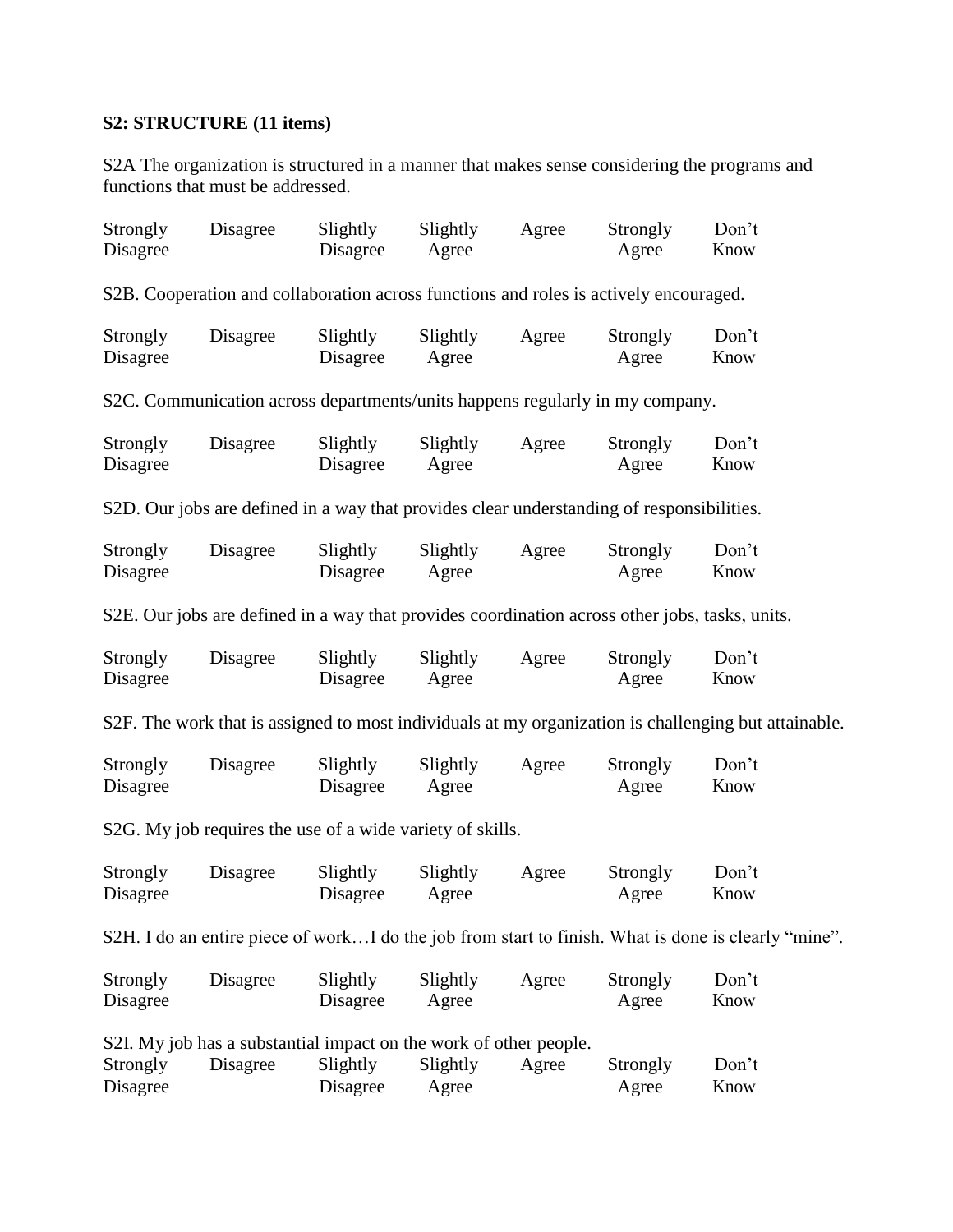136. I have autonomy over how I do my job. Once a task is assigned to me, I can determine how to go about doing the task.

| Strongly | Disagree | Slightly | Slightly | Agree | Strongly | Don't |
|----------|----------|----------|----------|-------|----------|-------|
| Disagree |          | Disagree | Agree    |       | Agree    | Know  |

137. My job is structured such that I receive timely feedback on how well I am performing.

| Strongly | Disagree | Slightly | Slightly | Agree | Strongly | Don't |
|----------|----------|----------|----------|-------|----------|-------|
| Disagree |          | Disagree | Agree    |       | Agree    | Know  |

#### **S3: SYSTEMS (9 items)**

S3A. Our organization has systems that help us operate effectively and efficiently.

| Strongly | Disagree | Slightly | Slightly | Agree | Strongly | Don't |
|----------|----------|----------|----------|-------|----------|-------|
| Disagree |          | Disagree | Agree    |       | Agree    | Know  |

S3B. Our organization has clear and appropriate policies and procedures.

| Strongly | Disagree | Slightly | Slightly | Agree | Strongly | Don't |
|----------|----------|----------|----------|-------|----------|-------|
| Disagree |          | Disagree | Agree    |       | Agree    | Know  |

S3C. We have norms ("unwritten rules") and informal procedures that serve us to work more effectively together.

| Strongly | Disagree | Slightly | Slightly | Agree | Strongly | Don't |
|----------|----------|----------|----------|-------|----------|-------|
| Disagree |          | Disagree | Agree    |       | Agree    | Know  |

S3D. The budgeting process is fair and provides access to the resources I need to perform my job.

| Strongly | Disagree | Slightly | Slightly | Agree | Strongly | Don't |
|----------|----------|----------|----------|-------|----------|-------|
| Disagree |          | Disagree | Agree    |       | Agree    | Know  |

S3E. There is a high level of agreement about the way that we do things in my organization.

| Strongly | Disagree | Slightly | Slightly | Agree | Strongly | Don't |
|----------|----------|----------|----------|-------|----------|-------|
| Disagree |          | Disagree | Agree    |       | Agree    | Know  |

S3F. The planning process we use as an organization is effective and efficient.

| Strongly | Disagree | Slightly | Slightly | Agree | Strongly | Don't |
|----------|----------|----------|----------|-------|----------|-------|
| Disagree |          | Disagree | Agree    |       | Agree    | Know  |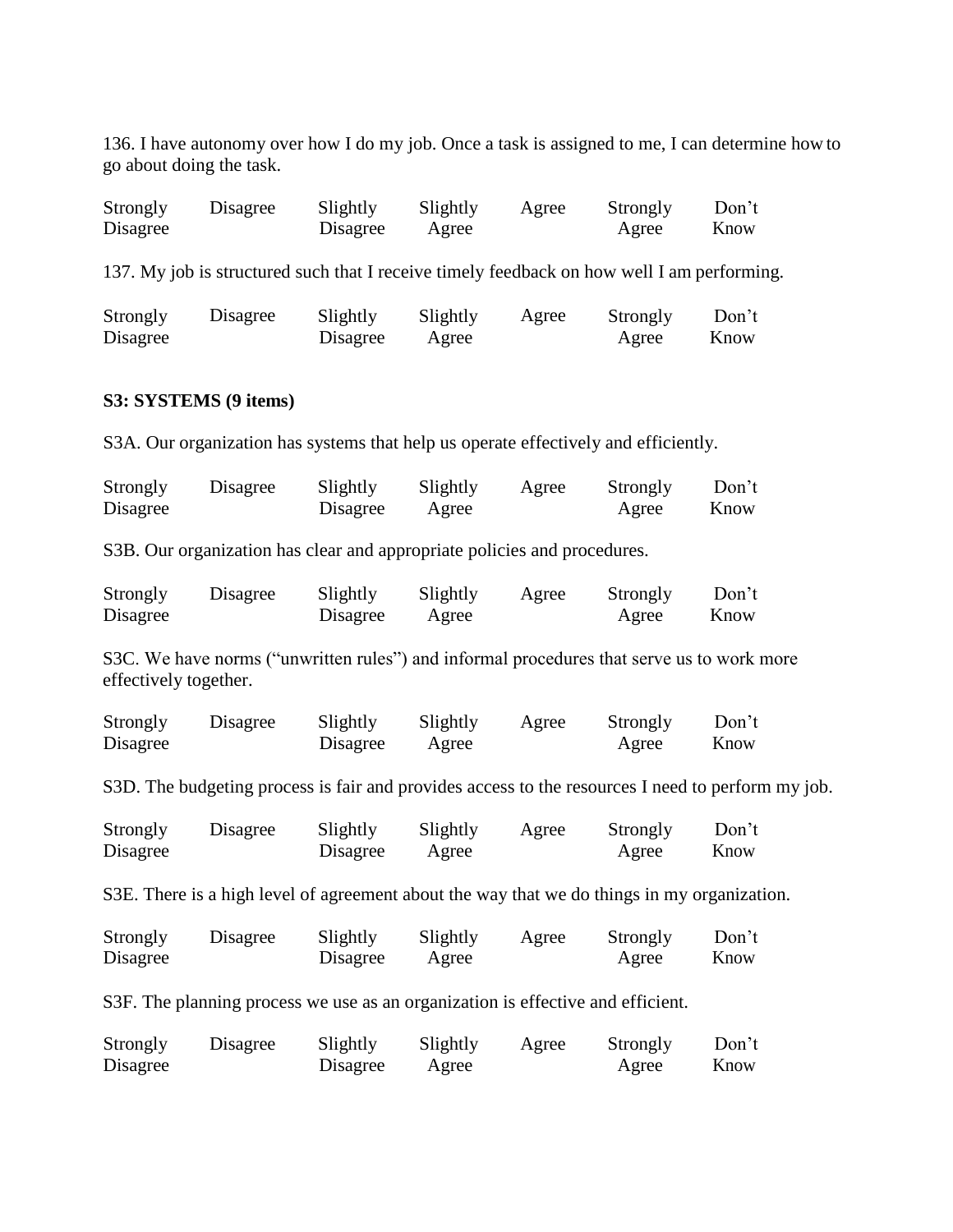S3G. The procedures we use to conduct meetings in this organization are effective and efficient.

| Strongly | Disagree | Slightly | Slightly | Agree | Strongly | Don't |
|----------|----------|----------|----------|-------|----------|-------|
| Disagree |          | Disagree | Agree    |       | Agree    | Know  |

S3H. The procedures we use to monitor our progress as an organization are effective and efficient.

| Strongly | Disagree | Slightly | Slightly | Agree | Strongly | Don't |
|----------|----------|----------|----------|-------|----------|-------|
| Disagree |          | Disagree | Agree    |       | Agree    | Know  |

S3I. As an organization, we use a systematic approach to problem solving.

| Strongly | Disagree | Slightly | Slightly | Agree | Strongly | Don't |
|----------|----------|----------|----------|-------|----------|-------|
| Disagree |          | Disagree | Agree    |       | Agree    | Know  |

#### **S4: STYLE (13 items)**

S4A. The style used by management in this organization is effective.

| Strongly | Disagree | Slightly | Slightly | Agree | Strongly | Don't |
|----------|----------|----------|----------|-------|----------|-------|
| Disagree |          | Disagree | Agree    |       | Agree    | Know  |

S4B. The style used by management in this organization produces a culture that is good to work in.

| Strongly | Disagree | Slightly | Slightly | Agree | Strongly | Don't |
|----------|----------|----------|----------|-------|----------|-------|
| Disagree |          | Disagree | Agree    |       | Agree    | Know  |

S4C. The style used by management in this organization produces positive morale.

| Strongly | Disagree | Slightly | Slightly | Agree | Strongly | Don't |
|----------|----------|----------|----------|-------|----------|-------|
| Disagree |          | Disagree | Agree    |       | Agree    | Know  |

S4D. Management clearly explains expectations about the assigned job tasks.

| Strongly | Disagree | Slightly | Slightly | Agree | Strongly | Don't |
|----------|----------|----------|----------|-------|----------|-------|
| Disagree |          | Disagree | Agree    |       | Agree    | Know  |

S4E. Management behaves consistently from one employee to another.

| Strongly | Disagree                                          | Slightly | Slightly | Agree | Strongly | Don't |
|----------|---------------------------------------------------|----------|----------|-------|----------|-------|
| Disagree |                                                   | Disagree | Agree    |       | Agree    | Know  |
|          |                                                   |          |          |       |          |       |
|          | S4F. Managers here are effective decision-makers. |          |          |       |          |       |
| Strongly | Disagree                                          | Slightly | Slightly | Agree | Strongly | Don't |
| Disagree |                                                   | Disagree | Agree    |       | Agree    | Know  |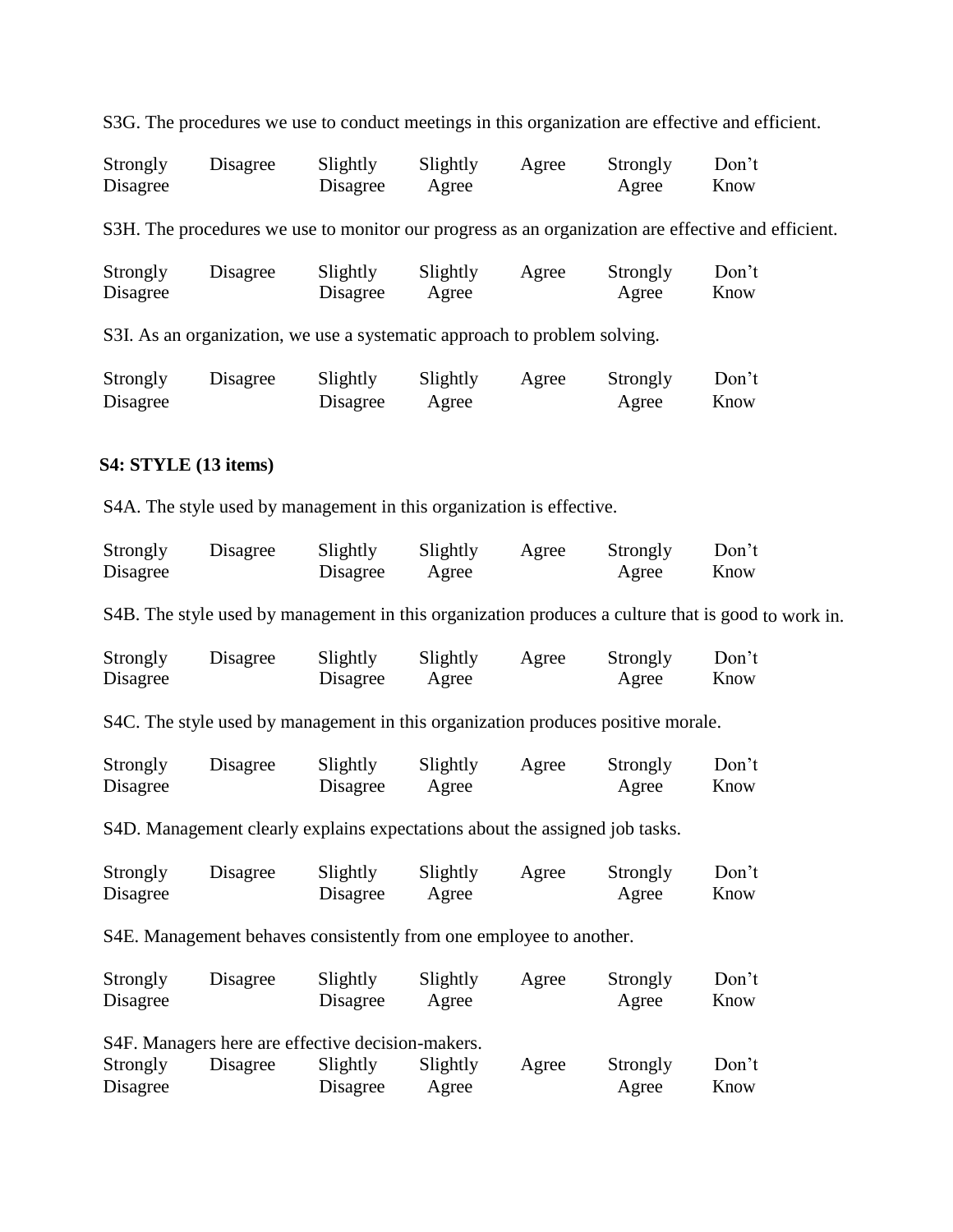S4G. Management follows through on commitments.

| Strongly<br>Disagree                     | Disagree                                                                                     | Slightly<br>Disagree | Slightly<br>Agree | Agree | Strongly<br>Agree | Don't<br>Know |  |  |  |
|------------------------------------------|----------------------------------------------------------------------------------------------|----------------------|-------------------|-------|-------------------|---------------|--|--|--|
|                                          | S4H. Management sets a personal example of what is expected from others. They walk the talk. |                      |                   |       |                   |               |  |  |  |
| Strongly<br>Disagree                     | Disagree                                                                                     | Slightly<br>Disagree | Slightly<br>Agree | Agree | Strongly<br>Agree | Don't<br>Know |  |  |  |
|                                          | S4I. Management involves its employees in the decision making process.                       |                      |                   |       |                   |               |  |  |  |
| Strongly<br>Disagree                     | Disagree                                                                                     | Slightly<br>Disagree | Slightly<br>Agree | Agree | Strongly<br>Agree | Don't<br>Know |  |  |  |
|                                          | S4J. Management is willing to delegate responsibilities and not act as micro-managers.       |                      |                   |       |                   |               |  |  |  |
| Strongly<br>Disagree                     | Disagree                                                                                     | Slightly<br>Disagree | Slightly<br>Agree | Agree | Strongly<br>Agree | Don't<br>Know |  |  |  |
|                                          | S4K. The management style here is flexible enough to meet the diverse needs of the staff     |                      |                   |       |                   |               |  |  |  |
| Strongly<br>Disagree                     | Disagree                                                                                     | Slightly<br>Disagree | Slightly<br>Agree | Agree | Stongly<br>Agree  | Don't<br>Know |  |  |  |
|                                          | S4L. The management style here is motivating                                                 |                      |                   |       |                   |               |  |  |  |
| Strongly<br>Disagree                     | Disagree                                                                                     | Slightly<br>Disagree | Slightly<br>Agree | Agree | Stongly<br>Agree  | Don't<br>Know |  |  |  |
| S4M. The management team has credibility |                                                                                              |                      |                   |       |                   |               |  |  |  |
| Strongly<br>Disagree                     | Disagree                                                                                     | Slightly<br>Disagree | Slightly<br>Agree | Agree | Stongly<br>Agree  | Don't<br>Know |  |  |  |

## **S5: STAFF (18 items)**

S5A. Employees in this organization are treated with respect and dignity.

| Strongly | Disagree                                                       | Slightly | Slightly | Agree | Strongly | Don't |
|----------|----------------------------------------------------------------|----------|----------|-------|----------|-------|
| Disagree |                                                                | Disagree | Agree    |       | Agree    | Know  |
|          |                                                                |          |          |       |          |       |
|          | S5B. We have positive employee relations in this organization. |          |          |       |          |       |
| Strongly | Disagree                                                       | Slightly | Slightly | Agree | Strongly | Don't |
| Disagree |                                                                | Disagree | Agree    |       | Agree    | Know  |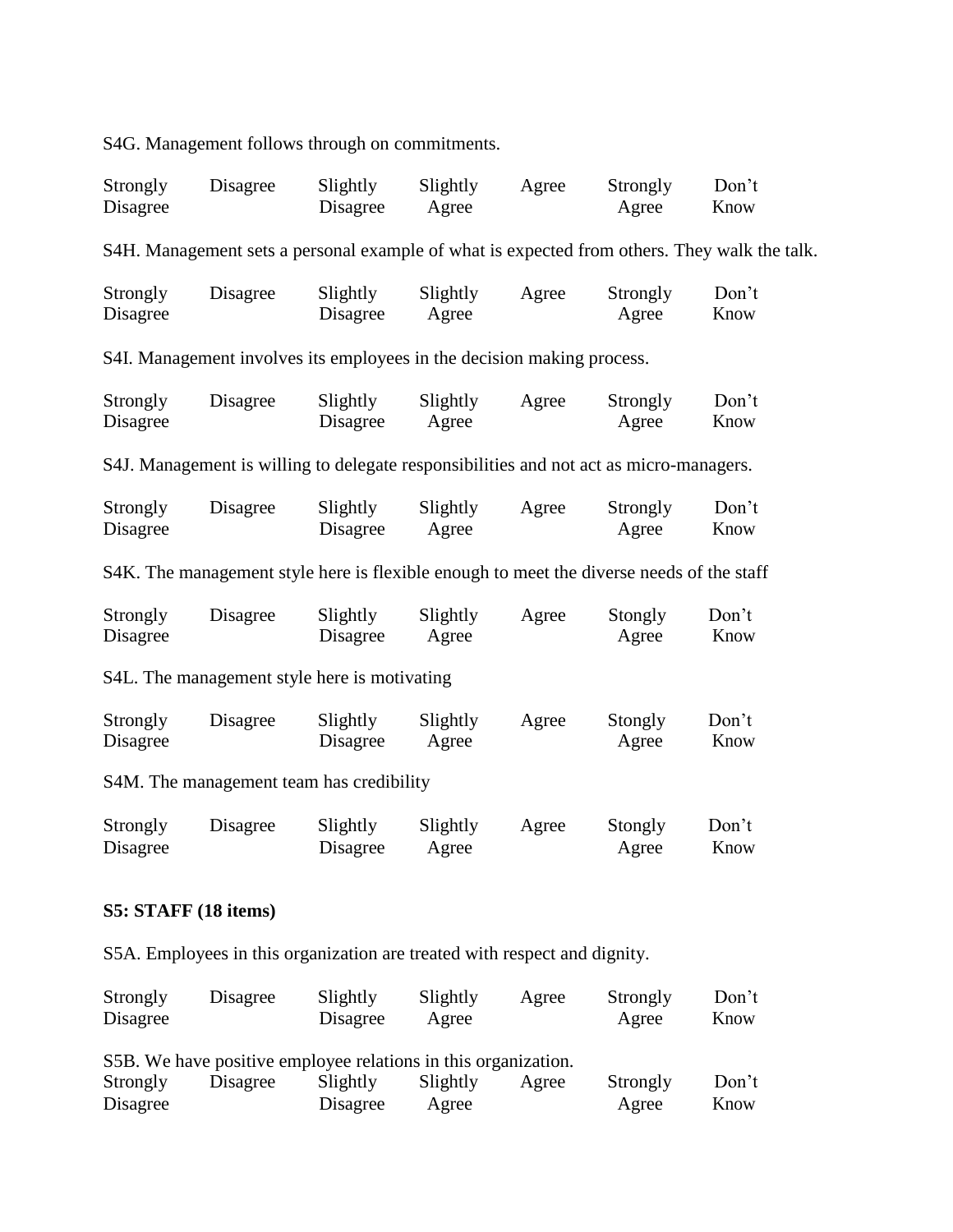S5C. Employees her are encouraged to grow and develop.

| Strongly<br>Disagree                                                             | Disagree                                                                                 | Slightly<br>Disagree | Slightly<br>Agree | Agree | Strongly<br>Agree | Don't<br>Know                                                                                   |  |
|----------------------------------------------------------------------------------|------------------------------------------------------------------------------------------|----------------------|-------------------|-------|-------------------|-------------------------------------------------------------------------------------------------|--|
|                                                                                  | S5D. My organization is a welcoming work place for individuals from diverse backgrounds. |                      |                   |       |                   |                                                                                                 |  |
| Strongly<br>Disagree                                                             | Disagree                                                                                 | Slightly<br>Disagree | Slightly<br>Agree | Agree | Strongly<br>Agree | Don't<br>Know                                                                                   |  |
|                                                                                  | and everyone's voice heard.                                                              |                      |                   |       |                   | S5E. My organization capitalizes on diversity as an attempt to make everybody's opinions valued |  |
| Strongly<br>Disagree                                                             | Disagree                                                                                 | Slightly<br>Disagree | Slightly<br>Agree | Agree | Strongly<br>Agree | Don't<br>Know                                                                                   |  |
|                                                                                  |                                                                                          |                      |                   |       |                   | S5F. In my organization, people get appropriate recognition when they perform their job well.   |  |
| Strongly<br>Disagree                                                             | Disagree                                                                                 | Slightly<br>Disagree | Slightly<br>Agree | Agree | Strongly<br>Agree | Don't<br>Know                                                                                   |  |
|                                                                                  | S5G. Employees in my organization feel comfortable to express their opinions openly.     |                      |                   |       |                   |                                                                                                 |  |
| Strongly<br>Disagree                                                             | Disagree                                                                                 | Slightly<br>Disagree | Slightly<br>Agree | Agree | Strongly<br>Agree | Don't<br>Know                                                                                   |  |
|                                                                                  | S5H. There are opportunities here for me to learn and grow.                              |                      |                   |       |                   |                                                                                                 |  |
| Strongly<br>Disagree                                                             | Disagree                                                                                 | Slightly<br>Disagree | Slightly<br>Agree | Agree | Strongly<br>Agree | Don't<br>Know                                                                                   |  |
|                                                                                  | S5I. My employer encourages personal development.                                        |                      |                   |       |                   |                                                                                                 |  |
| Strongly<br>Disagree                                                             | Disagree                                                                                 | Slightly<br>Disagree | Slightly<br>Agree | Agree | Strongly<br>Agree | Don't<br>Know                                                                                   |  |
|                                                                                  | S5J. I am held accountable for my actions.                                               |                      |                   |       |                   |                                                                                                 |  |
| Strongly<br>Disagree                                                             | Disagree                                                                                 | Slightly<br>Disagree | Slightly<br>Agree | Agree | Strongly<br>Agree | Don't<br>Know                                                                                   |  |
| S5K. I am actively engaged and feel a sense of ownership for the work that I do. |                                                                                          |                      |                   |       |                   |                                                                                                 |  |
| Strongly<br>Disagree                                                             | Disagree                                                                                 | Slightly<br>Disagree | Slightly<br>Agree | Agree | Strongly<br>Agree | Don't<br>Know                                                                                   |  |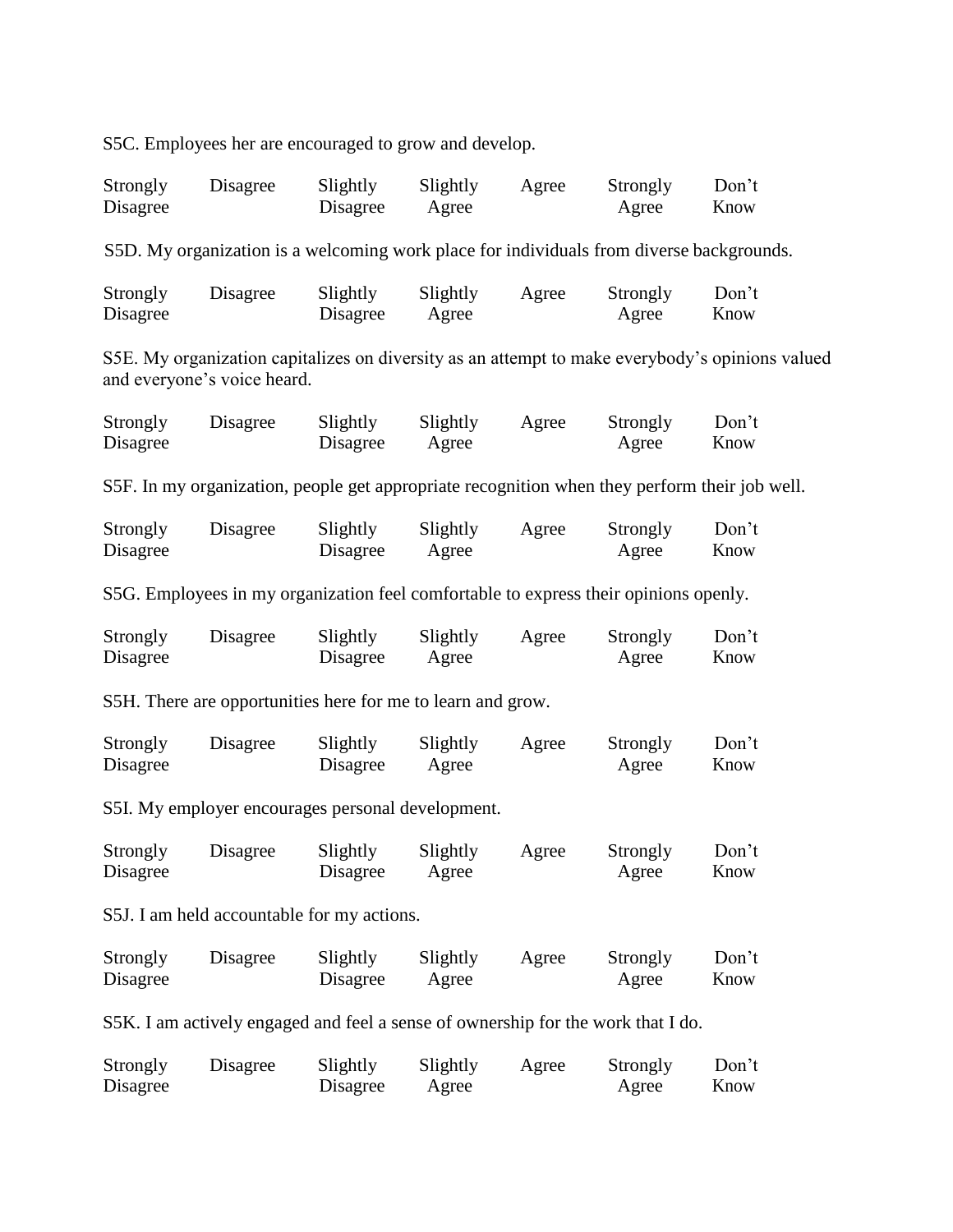S5L. I am encouraged to learn from my mistakes.

| Strongly | Disagree | Slightly | Slightly | Agree | Strongly | Don't |
|----------|----------|----------|----------|-------|----------|-------|
| Disagree |          | Disagree | Agree    |       | Agree    | Know  |

S5M. I receive useful and constructive feedback from management.

| Strongly | Disagree | Slightly | Slightly | Agree | Strongly | Don't |
|----------|----------|----------|----------|-------|----------|-------|
| Disagree |          | Disagree | Agree    |       | Agree    | Know  |

S5N. Management listens and pays attention to its employees.

| Strongly | Disagree | Slightly | Slightly | Agree | Strongly | Don't |
|----------|----------|----------|----------|-------|----------|-------|
| Disagree |          | Disagree | Agree    |       | Agree    | Know  |

S5O. I am satisfied with the extent to which horizontal communication with other employees is accurate and free-flowing.

| Strongly | Disagree | Slightly | Slightly | Agree | Strongly | Don't |
|----------|----------|----------|----------|-------|----------|-------|
| Disagree |          | Disagree | Agree    |       | Agree    | Know  |

S5P. My coworkers offer assistance when I experience difficulties.

| Strongly | Disagree | Slightly | Slightly | Agree | Strongly | Don't |
|----------|----------|----------|----------|-------|----------|-------|
| Disagree |          | Disagree | Agree    |       | Agree    | Know  |

S5Q. The "blame game" does not exist within my organization.

| Strongly | Disagree | Slightly | Slightly | Agree | Strongly | Don't |
|----------|----------|----------|----------|-------|----------|-------|
| Disagree |          | Disagree | Agree    |       | Agree    | Know  |

S5R. There is a climate of trust amongst the employees of this organization.

| Strongly | Disagree | Slightly | Slightly | Agree | Stongly | Don't |
|----------|----------|----------|----------|-------|---------|-------|
| Disagree |          | Disagree | Agree    |       | Agree   | Know  |

#### **S6: SKILLS (4 items)**

S6A. We are a talented organization.

| Strongly | Disagree | Slightly | Slightly | Agree | Strongly | Don't |
|----------|----------|----------|----------|-------|----------|-------|
| Disagree |          | Disagree | Agree    |       | Agree    | Know  |

|          | S6B. The strengths and talents of the people in this organization are utilized effectively. |          |          |       |          |       |
|----------|---------------------------------------------------------------------------------------------|----------|----------|-------|----------|-------|
| Strongly | Disagree                                                                                    | Slightly | Slightly | Agree | Strongly | Don't |
| Disagree |                                                                                             | Disagree | Agree    |       | Agree    | Know  |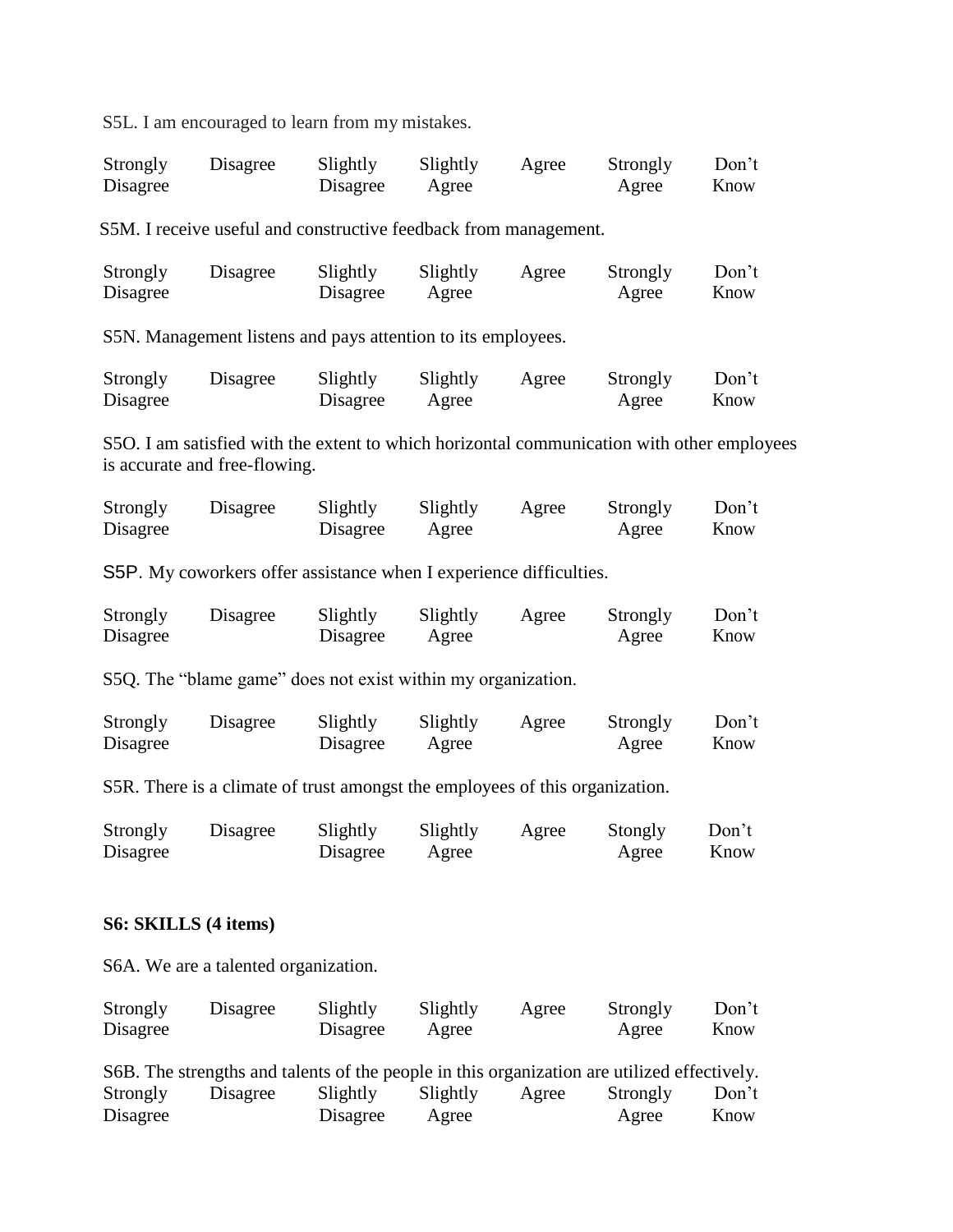S6C. Innovative thinking is encouraged here.

| Strongly | Disagree | Slightly | Slightly | Agree | Strongly | Don't |
|----------|----------|----------|----------|-------|----------|-------|
| Disagree |          | Disagree | Agree    |       | Agree    | Know  |

S6D. Innovative thinking is encouraged here.

| Strongly | Disagree | Slightly | Slightly | Agree | Strongly | Don't |
|----------|----------|----------|----------|-------|----------|-------|
| Disagree |          | Disagree | Agree    |       | Agree    | Know  |

## **S7: SHARED VALUES/SUPERORDINATE GOALS (4 items)**

S7A. The values of our organization clear and appropriate.

| Strongly | Disagree | Slightly | Slightly | Agree | Strongly | Don't |
|----------|----------|----------|----------|-------|----------|-------|
| Disagree |          | Disagree | Agree    |       | Agree    | Know  |

S7B. We live up to the values we espouse.

| Strongly | Disagree | Slightly | Slightly | Agree | Strongly | Don't |
|----------|----------|----------|----------|-------|----------|-------|
| Disagree |          | Disagree | Agree    |       | Agree    | Know  |

S7C. Being a member of this organization provides a sense of belonging

| Strongly | Disagree | Slightly | Slightly | Agree | Stongly | Don't |
|----------|----------|----------|----------|-------|---------|-------|
| Disagree |          | Disagree | Agree    |       | Agree   | Know  |

S7D. There is a shared vision of what it should be like to work here in the future.

| Strongly | Disagree | Slightly | Slightly | Agree | Strongly | Don't |
|----------|----------|----------|----------|-------|----------|-------|
| Disagree |          | Disagree | Agree    |       | Agree    | Know  |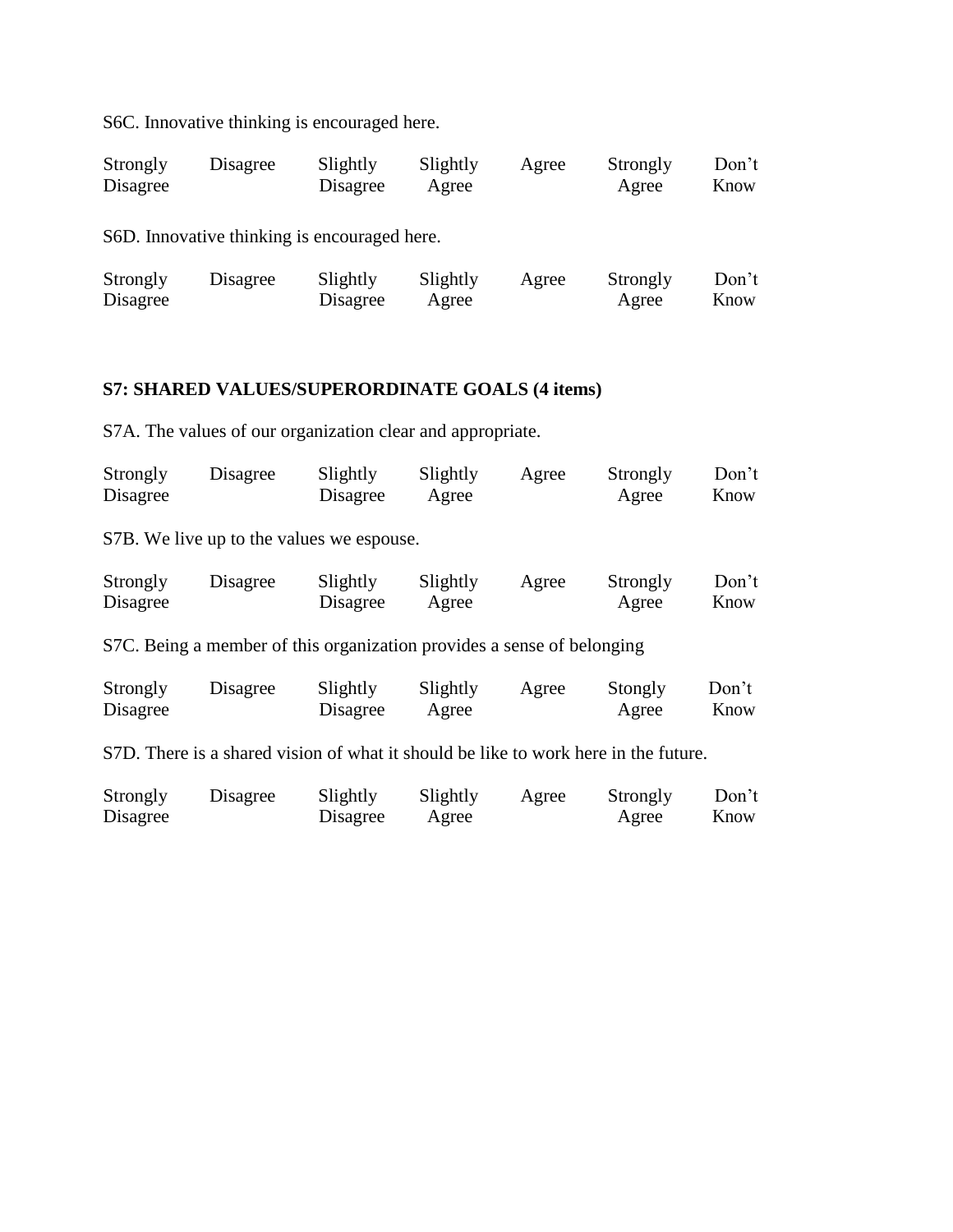### **Organizational Effectiveness (OE) Measures (4 items)**

OE1. My organization effectively achieves/accomplishes its goals.

| Strongly<br>Disagree | Disagree                                                                               | Slightly<br>Disagree | Slightly<br>Agree | Agree | Strongly<br>Agree | Don't<br>Know |
|----------------------|----------------------------------------------------------------------------------------|----------------------|-------------------|-------|-------------------|---------------|
|                      | OE2. My organization effectively acquires the resources it needs to operate.           |                      |                   |       |                   |               |
| Strongly<br>Disagree | Disagree                                                                               | Slightly<br>Disagree | Slightly<br>Agree | Agree | Strongly<br>Agree | Don't<br>Know |
|                      | OE3. My organization effectively functions smoothly with a minimum of internal strain. |                      |                   |       |                   |               |
| Strongly<br>Disagree | Disagree                                                                               | Slightly<br>Disagree | Slightly<br>Agree | Agree | Strongly<br>Agree | Don't<br>Know |
|                      | OE4. My organization satisfies the demands and expectations of its key constituencies. |                      |                   |       |                   |               |
| Strongly<br>Disagree | Disagree                                                                               | Slightly<br>Disagree | Slightly<br>Agree | Agree | Strongly<br>Agree | Don't<br>Know |

## **Overall Ratings:**

Overall, on a 0 to 100% scale, I would rate the **effectiveness** of my organization:

 $\sim$  %

Overall, on a 0 to 100% scale, I would rate the **morale level** of my organization:

%

Overall, on a 0 to 100% scale, how confident are you that our organization is getting better?

 $\sim$  %

**Open-Ended Comments:**

**On a separate sheet of paper, please feel free to add any additional comments regarding the Strengths, Weaknesses, Opportunities, or Threats facing your organization.**